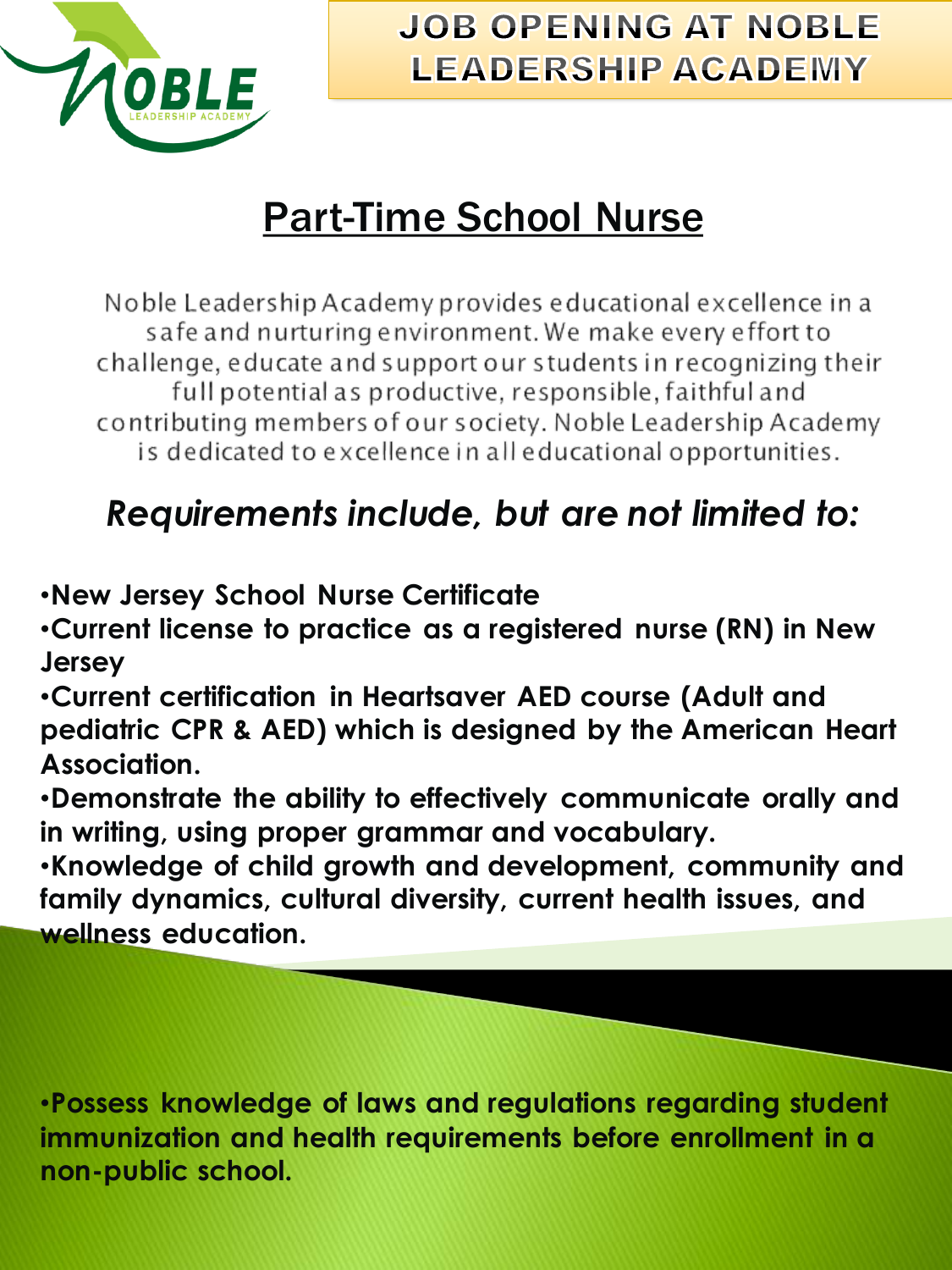#### *Responsibilities Include, but are not limited to:*

•**Conduct health services and screening programs as required by law and/or non-public school policy.**

•**Schedule and supervise health surveys of students and staff.**

•**Provide emergency care in case of sudden illness and administer first-aid in case of injury to students or staff according to established policies and procedures.**

•**Be responsible for the availability and maintenance of required medical supplies and equipment.**

•**Maintain up-to-date health records on all students; maintain records of immunizations for the purpose of an immunization record audit and ensure the confidentiality of these records.**

•**Help prevent and control communicable disease through classroom discussions, inspections, exclusion, and re-admissions of students and staff in keeping with state and local health regulations and non-public school polices.**

•**Take immediate action and notify appropriate personnel concerning any evidence of substance abuse, child abuse, child neglect, severe medical or social conditions, potential suicide or individuals appearing to be under the influence of alcohol, controlled substances, or anabolic steroids.**

•**Confer with and advise students, parents, and staff members on matters pertaining to the health and safety of students.**

•**Maintain proper phone etiquette and practice discretion when communicating with parents or the community.**

•**Issue electronic/paper communication that are written with appropriate language, phrases, and punctuation. Use of slang or text language is not acceptable.**

•**Participate in the development and implementation of Noble's emergency and crisis management plan.**

•**Plan and implement school health management protocols for the child(ren) with chronic health problems.**

•**Administer prescribed medication to students in accordance with law and school policy. Provide training and supervision of the emergency administration of epinephrine, glucagon, and/or naloxone for designated school staff.**